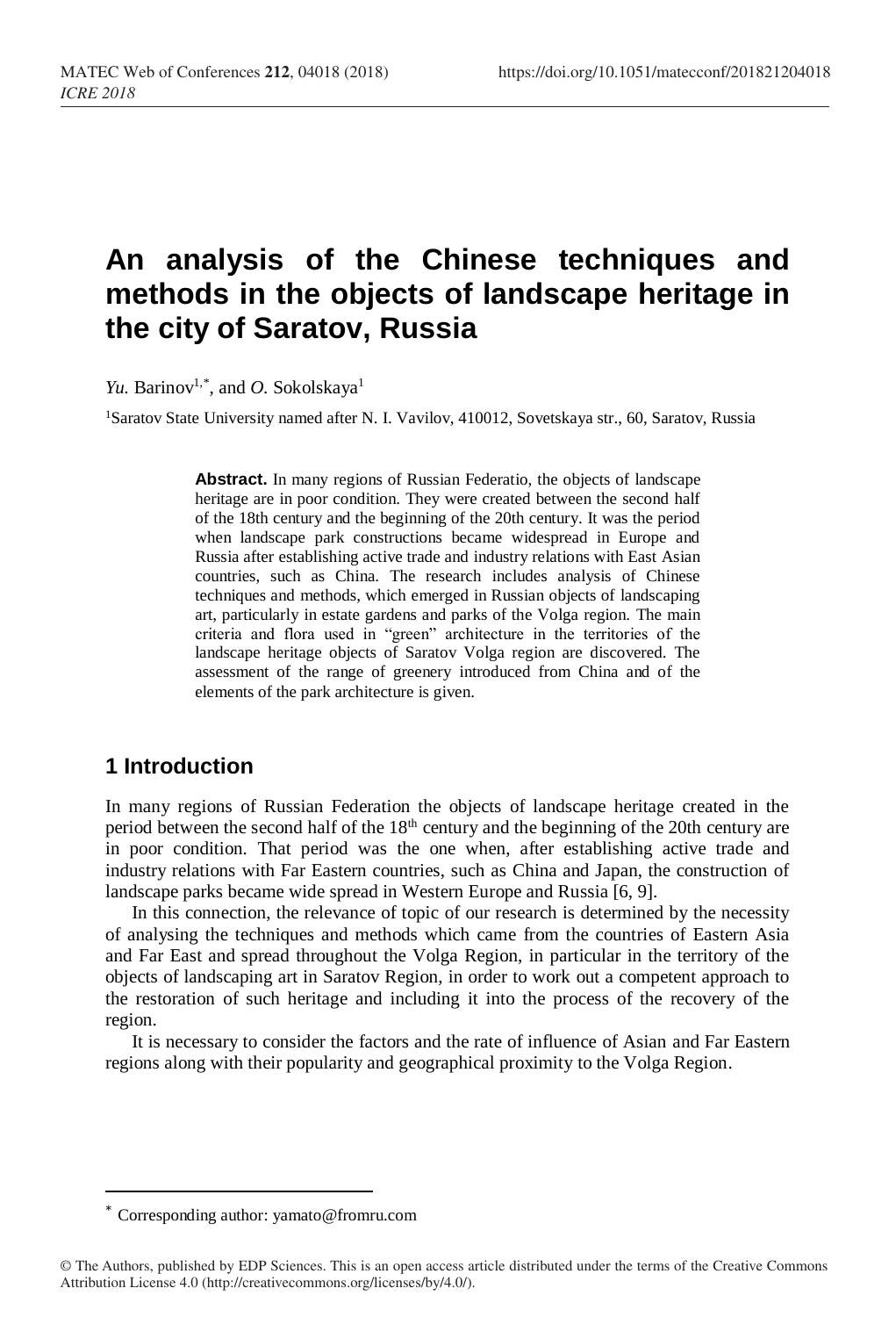#### **2 Materials and methods**

*Objective*s of the research: to reveal and estimate the influence of Asian and Far Eastern, Chinese in particular, traditions and techniques on the objects of landscape heritage of Saratov Volga Region.

As *the objects of the research* we chose the estate parks created in between the end of 18th and the beginning of 20th centuries in the villages Polchaninovka in Tatischevskiy district, Marfino in Atkarskiy district, Pady in Balashovskiy district, Severnyi in Khvalynskiy district etc. situated in Saratov Region. *The methods of the research* were based on the following principles. (1) *The historical principle*: the discovering of general patterns in the developing of objects of landscape architecture in the countries of Asia and Far East (China and Japan) and Russia and the Volga Region. The study of archives and local history materials was based on the methods by [10] and [1, 2, 4]. (2) *The comparative chronology and development principle:* it became possible to track back the emergence and developing of the objects of landscape architecture, the periods of development and the patterns of adopting the methods and techniques of creating the objects of greenery in populated areas of the Volga Region. The study was based on the methods developed in [5, 7, 8, 10, 11]. (3) *The nature observation principle*: the layouts, vegetation forms, small architecture forms along with the views perspectives were observed and measured.

### **3 Results and discussion**

We distinguished the common features of old estate parks in the Saratov Volga region and their Asian and Far Eastern counterparts. Thus, the research showed that the composition of space in the objects of landscape architecture of the Volga region is similar to the parks in China, which is evident in the planning solutions of such works of "green" architecture. As well as the Chinese parks, the objects of our research are situated close by populated areas (for instance, the estate park of the landed gentleman Minkh in the village of Polchaninovka or a similar estate of the landed gentleman Medem in the village of Severnyi) [5, 8].

It is well known that the layout of a Far Eastern park was based on the principles of reaching the necessary level of comfort with minimum interference into the natural landscape. The objects analyzed in the research are linked with the surrounding nature through adjoining forests and scenic hills (a park in Polchaninovka) or agricultural lands (a park in Severnyi), or a system of ravines and gullies (the Shakhmatovs' estate park in the village of Gubaryovka). Their networks of walks and paths have lots of forks and turns. Chinese parks are characterized by alternation of closed (woodlands) and open (clearings) spaces. Similar enfilades are observed in the studied parks. Groups of objects and woodlands occupy 53% of space, and clearings occupy 47%.

The main components of Far Eastern parks are hills, stones, and water bodies (lakes, ponds, brooks etc.). The hills were emphasized with pagodas, pavilions etc. In landscape and architecture objects of the Saratov Volga region, especially on the right bank, the uplands are used to hold pavilions with open views in all directions, mostly on water [8]. The colors of their decorations were similar to those of Chinese architecture. The bank lines and slopes of the pools were strengthened with stones as well as the park stairs. A water body in a Chinese park, for instance, "widens and deepens the space doubling the number of compositions by means of reflecting. A lot of famous Chinese parks were formed on the banks of enormous natural lakes" [4]. In the studied objects of landscape architecture, all three parks have water systems: the Polchaninovka park once had a cascade of ponds, which is now a single large pond; Medem's park has a similar construction; the Marfino park has a brook-river with some wide and narrow places. The cascade ponds that once were in the Minkh's park had a stream completed with stones which was connecting them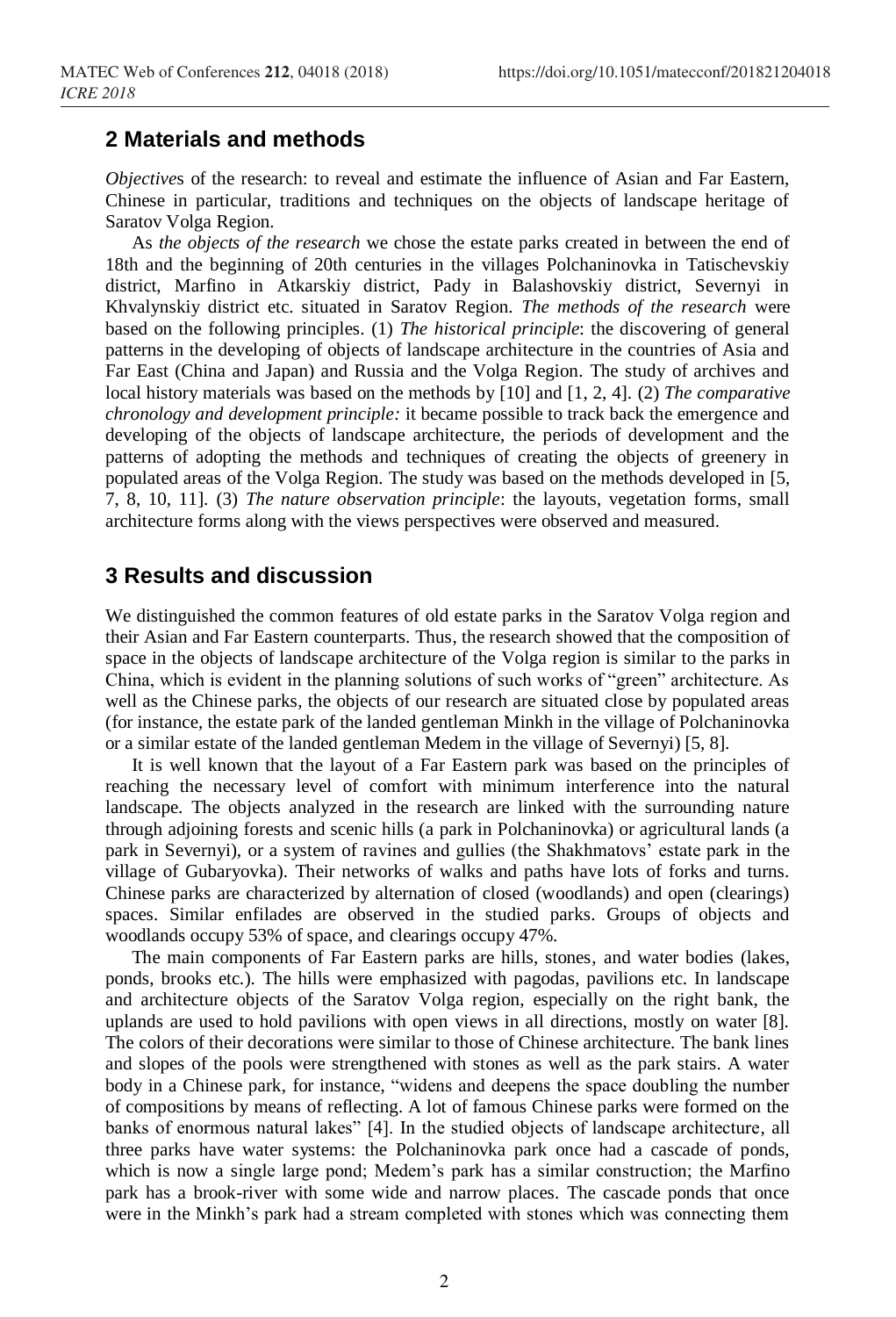all. The murmuring water was flowing among and over the stones going into the large pond, where the reflecting effect of a high bank was putting a visitor into the atmosphere of coolness and calmness, which was close to the Far Eastern traditions. In Marfino, in the park of the landed gentleman Krivitskiy, there is a brook-river that flows through various landscapes and scenes to unite them into a whole.

As for the flora, many of its kinds are from Chinese assortment of the temperate zone of the Northern Province (Hebei, Henan, Shandong, Shanxi, and Gansu), Liaodong Peninsula and, the North China Plain and can be found in the studied objects. In China, this area is an area of deciduous broadleaved forests. Its absolute temperatures vary from 15°C in the South up to 30°C in the North [2]. Average precipitation is 500-700 mm. The plants imported from this area into the objects of landscaping art in the Volga region were *Pinus sylvestris*, *Thuja orientalis, Catalpa bungei* (for modern landscaping), *Juniperus chinensis* (for modern landscaping), *Populus alba L, Caragana arborescens, Syringa amurénsis, Syringa x chinensis Willd, Syringa persica, Syringa pubescens* and others.

In Japan, the temperate zone is situated in the mountains at the height of 1000-1500 m above sea level (on the isles of Kyushu and south Shikoku, goes down to the sea side (at about 38° north latitude) on the isle of Honshu and stretches to the south-east part of Hokkaido). This is an area of deciduous broadleaved forests [4]. From the area such plants as Acer japonicum (for modern landscaping), *A. palmatum, Hydrangea paniculata* and others were successfully introduced to the Saratov region.

It was common in the Volga Region to plant а pine (*Pinus sylvéstris*) near a manor house. According to some Chinese beliefs, a pine is a symbol of spiritual purity. Instead of peach trees in Russia, they planted different kinds of plums (*Prunus*) in Tatischevo parks. A plum is a symbol of happiness. And sakura – the Japanese cherry - was replaced by cherry and bird cherry trees (*Prunus padus*) in the objects of landscape architecture in our research. There is no doubt that different kinds of willows (Salix) were planted near water bodies just as in China. An English oak (*Quercus robus*) is not only a symbol of might in Russia, but also a popular tree in the parks of China. The same can be said about different kinds of maples (*Acer*). Apple trees (*Malus*) are very characteristic for both gardens of China and Russia, particularly in those of the Volga Region. In China the trees and shrubs are usually planted in groups or even whole groves. Such planting plans were also typical for parks in the Tatischevskiy district.

In traditional parks of China, they prefer the arborescent type of peony, which was considered the king of all flowers [1]. Lotuses, irises, peonies, roses, briars, and chrysanthemums can also be found there. In Russia and in the Volga region, especially in the 19th and early 20th centuries, peonies, roses, briars, and chrysanthemums in autumn were in nearly every nobility estate park ensemble and complex. Lotuses were replaced by water lilies (*Nymphaea*).

Our research showed that out of different Asian and Far Eastern tendencies, the most characteristic for the Volga Region were the features of park designs of China (84%).

We discovered the following families of trees and shrubs plantations prevailing in the Volga region in the territories of its historical parks and especially in the estate parks we studied: *Leguminosae Juss*. (24%), *Salicaceae Mirbu* (28%), *Oleaceae Lindl*. (17%), and *Rosaceae Juss*. (13%). If the species composition research by E.V. Golosova (2010) showed that "the assortment of plants in Chinese gardens is mainly based on local flora, the number of introduced plants is also low in Japan, though it is higher than in China", gardens and parks in Great Britain contain "only 35% of local flora and almost the same amount of plant of Chinese origin (32.5%)", then our assessment of estate landscaped parks has different data. Thus, according to our analysis of the range of plantings in the territories of the Saratov region's objects of landscape heritage, there are less introduced plants than in the British parks, and they have more local flora than it is used in the Chinese and Japanese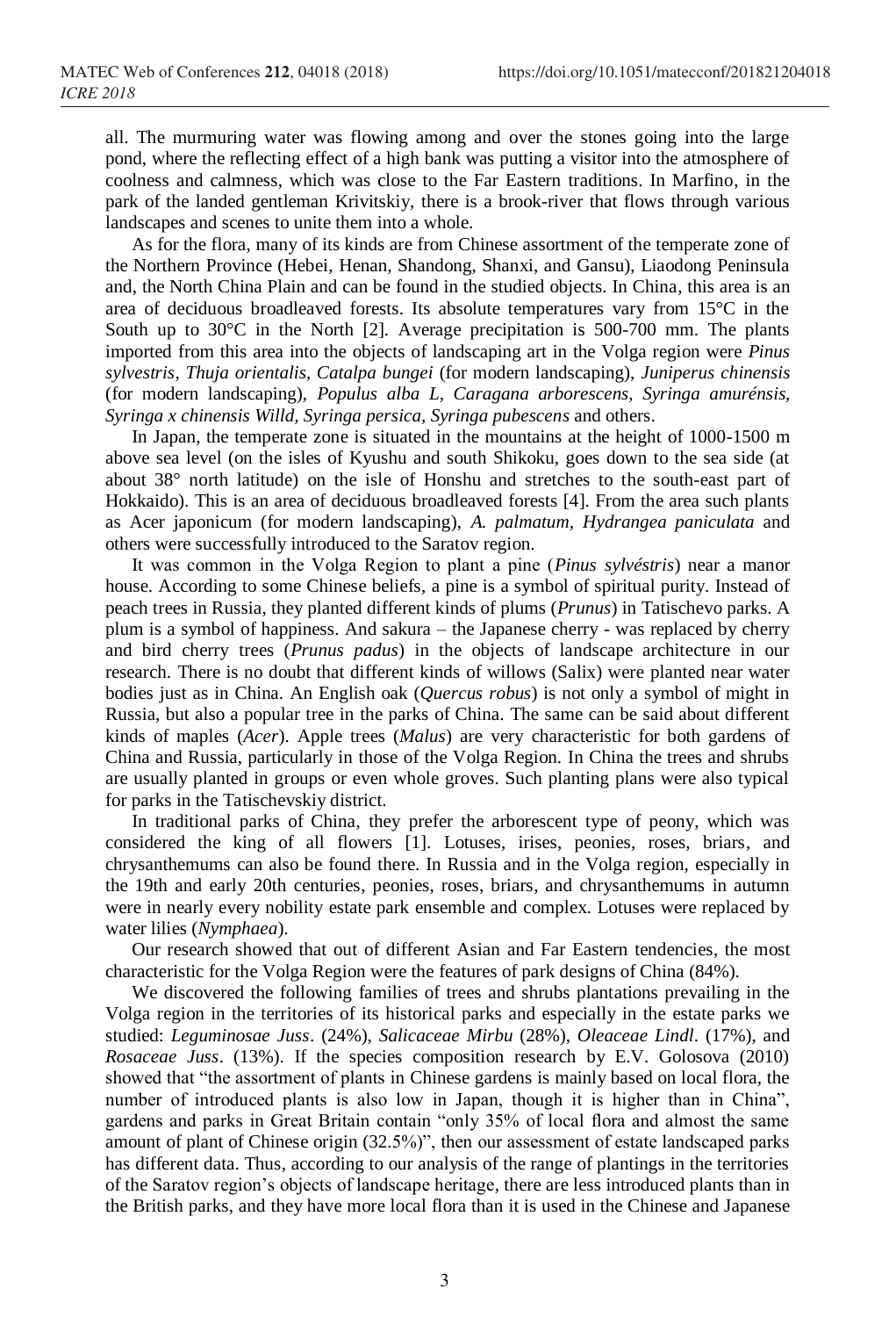gardens and parks (Figure 1). We assume that it is mostly connected with the climate and nature peculiarities along with the traditions of Russian landscape architecture.



**Fig. 1**. Percentage of local flora plants and introduced plants in gardens and parks of: 1 – China [4]; Japan [4]; 3 – the Great Britain [4]; 4 – the Saratov Volga region (Russia) [11]. Row 1 – introduced plants; row 2 – local flora plants.

It is characteristic that the ratio of evergreen plantations in the objects of the research is 2 times lower if compared with China and Great Britain and 2,5 times lower if compared with Japan (Figure 2).



**Fig. 2**. Percentage of evergreen and deciduous plantations in landscaped flora of: 1 – China [4]; Japan [4]; 3 – the Great Britain [4]; 4 – the Saratov Volga region (Russia) [11]. Row 1 – evergreened plantations; row 2 – deciduous plantations.

Considering all above, it should be mentioned that the measure of layout planning, in particular that of networks of walks and paths, is equal to Chinese pieces of "green" architecture in our objects. The style of the Volga region's landscaped parks constructed in the period between the end of 18th and the beginning of the 20th centuries is based on creating graphic landscapes employing some elements of the Chinese art of gardening.

Small buildings observed in the parks are considerably lower than those in the Chinese parks (by three and more times). Their coloring is more quiet. Nevertheless, such elements exist (or existed) almost everywhere.

It should be noted that imitation of the Chinese style does not reflect a reliable plot. The will of an architect and the romantic dream of relocation into the fairy-tale world are always present. Moving to such a world at the behest of the architect, the guests of the park create